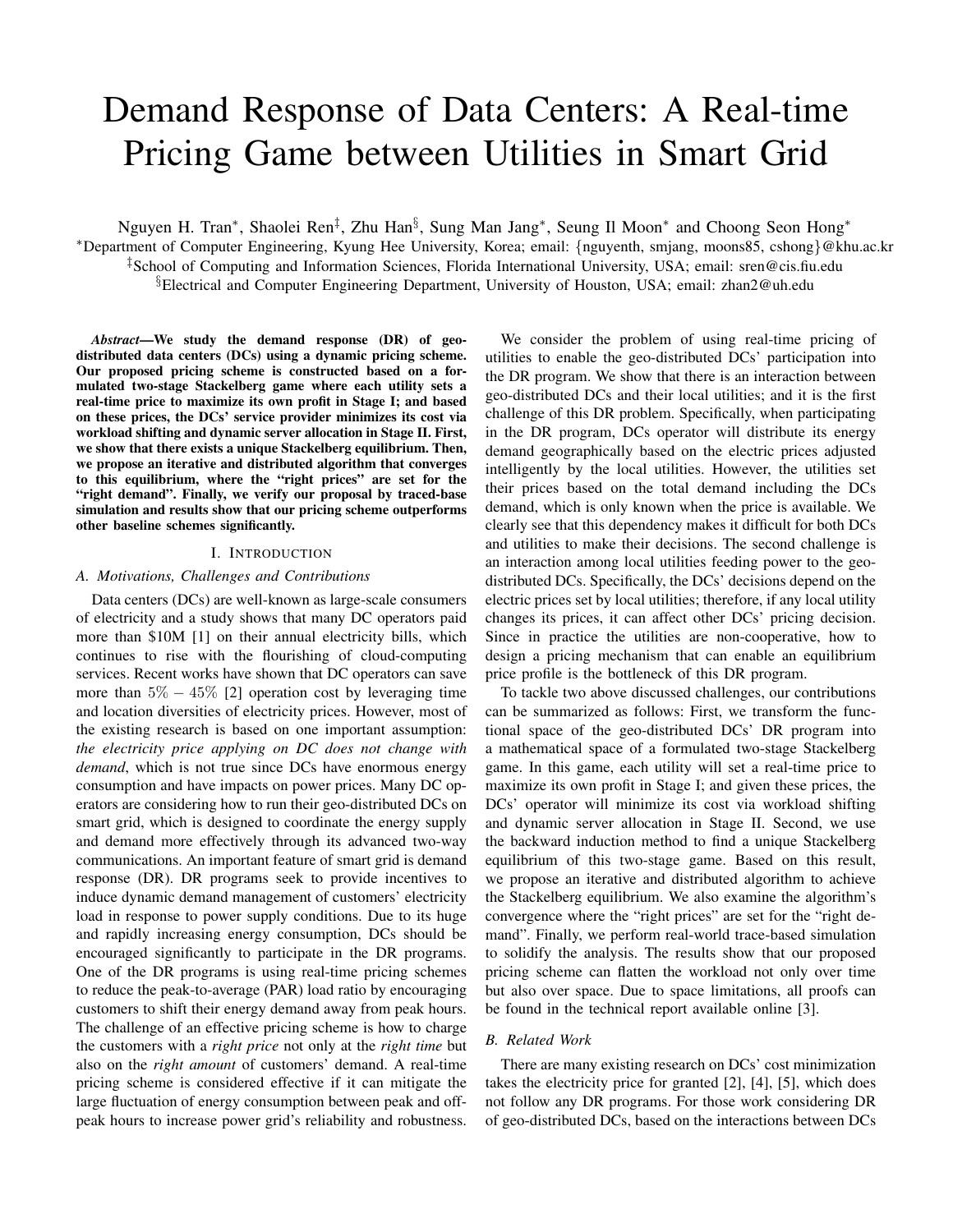and utilities, we simply divide them into two categories.

*1) One-way interaction:* In reality one of the most popular DR programs of DCs is Coincident Peak Pricing (CPP), which is studied in [6]. However, current DCs do not respond actively to the warning signals due to the uncertainty of these warnings [6], which motivates researchers to devise more effective DR approaches. The authors in [7] use a "predictionbased" method where the customers (DCs) respond to the prices which are chosen based on a supply function. Hence, in this work only customers respond to a predicted price while there is no action from the power suppliers to set the prices corresponding to the demand.

*2) Two-way interaction:* Two recent papers [8], [9] in this category are highly related to our work. Both consider dynamic pricing mechanisms that make utilities and DCs coupled. However, the system model of [9] assumes that all utilities cooperate to solve a social optimization problem, which is not relevant to current practice since there is no information exchange between utilities in reality. On the other hand, the pricing scheme of [8] is based on a heuristic approach, which cannot maximize the utilities' profit as well as minimize their cost.

# II. SYSTEM MODEL AND PROBLEM FORMULATION

We consider discrete time model  $t \in \mathcal{T} = \{1, \ldots, T\}$  of a billing cycle (e.g., typically a month), where the length of a time slot  $t$  matches an interval at which the DCs' decisions and utilities' real-time prices can be updated (such as one hour). Let  $\mathcal{I} = \{1, \ldots, I\}$  denote the set of sites where DCs are located. Each DC  $i$  is assumed to be powered by a local utility company and have  $S_i$  homogeneous servers.

We observe that there exists a special mutual interaction between DCs and utilities that can be modeled as a leaderfollower game, i.e. two-stage Stackelberg game. Specifically, the utilities are the leaders that simultaneously set the prices to maximize their profit in Stage I and DCs will make their decisions on workload shifting and dynamic server provisioning to minimize their cost in Stage II. We describe this two-stage game formulation in the reverse sequence, starting with Stage-II optimization problem.

# *A. DCs' Cost Minimization in Stage II*

We first describe the workload model of a typical DCs. We then elaborate the DCs' cost focusing on the energy cost and delay cost model. Finally, we formulate the Stage-II DC's cost minimization.

*1) Workload Model:* Even though DCs can support a wide range of workloads, we generally divide them into two typical types of workload: interactive jobs and batch jobs. While the former is delay-sensitive and non-flexible (e.g. banking service, online game, etc.), the later is delay-tolerant and flexible to schedule (e.g. scientific application, map reduce workload, etc.). We assume that each DC processes its batch jobs locally (i.e. batch jobs cannot be re-directed to other DCs for load balancing) similarly to [5]. For interactive jobs, we denote the total arrival rate to the DCs' front-end server, (i.e. all DCs are managed by a DC service provider (DSP)) at time t by  $\Lambda(t)$  and this front-end server is responsible for splitting the total incoming workload  $\Lambda(t)$  into separate workloads of geo-dispersed DCs, denoted by  $\{\lambda_i(t)\}_{i\in\mathcal{I}}$ .

*2) DC's Cost and QoS Model:* The DSP tries to not only minimize its energy and migration cost but also guarantee the QoS requirements of the interactive jobs.

Energy Cost: Since batch jobs are flexible to schedule, we assume that the batch job processing consumes an amount of energy  $e_i^b(t)$  of each DC i in timeslot t. On the other hand, the energy consumption<sup>1</sup> of delay-sensive jobs at DC i is [1]

$$
e_i^d(t) = s_i(t) (P_{idle} + (P_{peak} - P_{idle})U_i(t) + (PUE(t) - 1)P_{peak})
$$

where  $s_i(t)$  is the server count,  $\mu_i$  is the service rate of a server,  $P_{peak}$  and  $P_{idle}$  are the server's peak and idle power, respectively,  $U_i(t) = \frac{\lambda_i(t)}{s_i(t)\mu_i}$  is the average server utilization, and  $PUE(t)$  is the power usage effectiveness measuring the energy (e.g. cooling) efficiency of the DC. We can rewrite  $e_i^d(t)$  as follows

$$
e_i^d(t) = a_i \lambda_i(t) + b_i(t) s_i(t), \quad \forall i \in \mathcal{I}, t \in \mathcal{T}, \qquad (1)
$$

where  $a_i = (P_{peak}-P_{idle})/\mu_i$  and  $b_i(t) = P_{idle} + (PUE(t) 1)P_{peak}$ . Therefore, denoting the total energy by

$$
e_i(t) = e_i^d(t) + e_i^b(t),
$$
\n(2)

and given a price  $p_i(t)$  at time t, the energy cost of DC i is  $e_i(t)p_i(t)$ .

Migration Cost: Since migrating the workload from frontend server to geo-distributed DCs can be very costly (e.g. migrating virtual machines or video content requests over the Internet could be expensive due to reserving bandwidth from ISP), we model the migration cost to DC  $i$  as

$$
\omega d_i c_i(\lambda_i),\tag{3}
$$

where  $d_i$  is the transmission delay from front-end server to DC *i*,  $\omega$  is a weight factor and  $c_i(\lambda_i)$  is a function assumed to be strictly increasing and convex. Since  $d_i$  is proportional to the distance, it can be assumed to be a constant and we see that migrating more requests from the front-end server to a farther DC is more costly. For analysis tractability, we choose a quadratic function  $c_i(\lambda_i(t)) = \lambda_i(t)^2$  since it is widely used to penalize the action in control theory.

QoS Constraint: We assume that each delay-sensitive request imposes a maximum delay  $D_i$  that the DSP has to guarantee when shifting this request to DC  $i$ . Therefore, the QoS constraint in terms of delay guarantee can be modeled as follows

$$
\frac{1}{s_i(t)\mu_i - \lambda_i(t)} + d_i \le D_i, \forall i,
$$
\n(4)

where  $1/(s_i(t)\mu_i - \lambda_i(t))$  is the average delay time of a request processed in DC i with arrival rate  $\lambda_i(t)$  and service rate  $s_i(t)\mu_i$  by queueing theory.

<sup>&</sup>lt;sup>1</sup>We alternatively use either power or energy since the time slot is the same.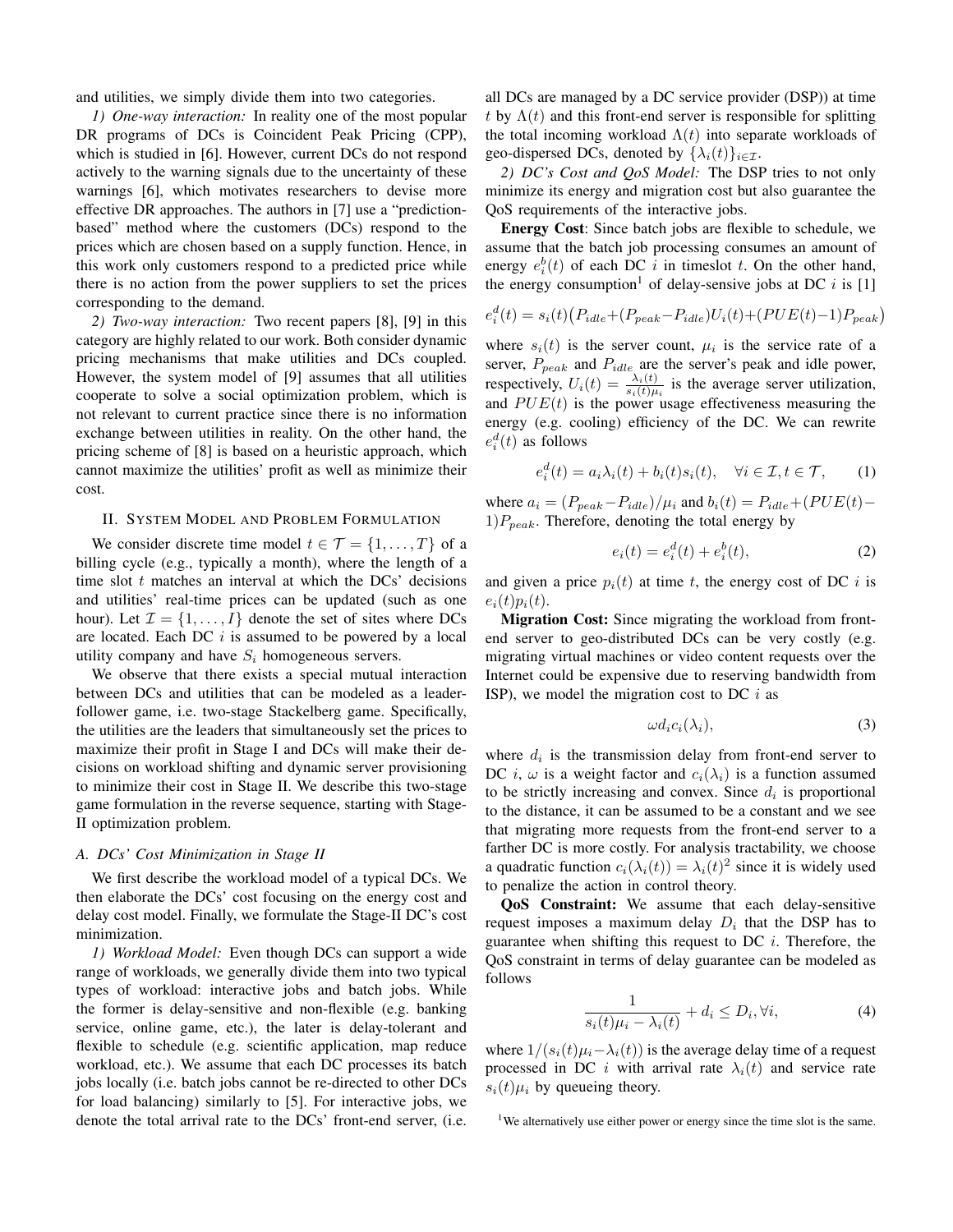*3) Problem Formulation:* Our model focuses on two key controlling "knobs" of DCs' cost minimization: the workload shifting to DC  $\lambda_i(t)$  and the number of active servers provisioned  $s_i(t)$  at site i,  $\forall i$ . Then, the Stage-II DC cost minimization is given by

DC: minimize 
$$
\sum_{t=1}^{T} \sum_{i=1}^{I} e_i(t) p_i(t) + \omega d_i \lambda_i(t)^2
$$
 (5)

subject to *constraints*  $(1)$ ,  $(2)$ ,  $(4)$ ,

$$
\sum_{i=1}^{I} \lambda_i(t) = \Lambda(t), \ \forall t,
$$
\n(6)

$$
0 \le s_i(t) \le S_i, \ \forall i, t,
$$
\n<sup>(7)</sup>

$$
0 \leq \lambda_i(t) \leq s_i(t)\mu_i, \ \forall i, t,
$$
 (8)

variables 
$$
s_i(t), \lambda_i(t), \forall i, t.
$$
 (9)

While constraints (1), (2) and (4) are the definitions of the objective function and QoS contraint, the remaining constraints are straight-forward. In (6), all of the incoming workload must be served by some DCs. Moreover, (7) limits the number of active servers and (8) means that the total workload assigned to a DC must be less than its capacity.

# *B. Non-Cooperative Pricing Game in Stage I*

In this stage, we first describe the utility's revenue and cost models to form the individual objective of each utility's profit maximization. We next formulate the non-cooperative pricing game between utilities.

*1) Utility Revenue's Model:* The optimal energy consumption of DCs at time  $t$  that can be obtained from solving DC depends on prices  $p_i(t)$ ,  $\forall i$ , of all utilities. Denote the corresponding optimal power demand by  $e_i(p(t))$ , where  $p(t) := \{p_i(t)\}_{i \in \mathcal{I}}$ . We further assume that due to the grid regulations at each region, the lower and upper bound of the real-time price should be imposed and denoted by  $p_i^l$  and  $p_i^u$ ,  $\forall i, t$ , respectively. Furthermore, besides the power demand of DCs, each utility has its own background load (e.g. residential demand). Since there are considerable works focusing on the residential DR programs, we assume that the background load of utility i, denoted by  $B_i(p_i(t))$ , also responds to the price and can be modeled by the following function

$$
B_i(p(t)) = \begin{cases} B_i^l, & p_i(t) \le p_i^l; \\ \alpha - \beta p_i(t), & p_i^l \le p_i(t) \le p_i^u; \\ B_i^u, & p_i(t) \ge p_i^u, \end{cases}
$$
 (10)

where  $B_i^l$  and  $B_i^u$  are the minimum of maximum background demands of site  $i$  due to the physical constraints of consumers (i.e. maximum and minimum power of electric devices or vehicles). Based on the total power requested by DCs and background's demands, the revenue of utility  $i$  at time  $t$  is given by

$$
rev_i(p(t)) = (e_i(p(t)) + B_i(p_i(t)))p_i(t).
$$
 (11)

*2) Utility Cost's Model:* On the other hand, every utility incurs a cost when it serves the customers' load. When load increases, the utility's cost also increases since normally blackouts happen due to the overload, which is a disaster to any utilities. Hence, we can model the utility's cost based on a widely-used electric load index (ELI) as follows

$$
cost_i(p(t)) = \gamma ELI = \gamma \left(\frac{e_i(p(t)) + B_i(p_i(t))}{C_i(t)}\right)^2 C_i(t),
$$

where  $C_i(t)$  is utility i capacity at time t, and  $\gamma$  reflects the weight of the cost. ELI is an important economic indicator where a high value of  $ELI$  notifies the utility to spend more for stability investment [9].

*3) Stage-I Pricing Game Formulation:* In reality, the geodistributed utilities usually have no communication exchange to optimize the social performance. Instead, each utility  $i$  at time slot  $t$  has its own goal to maximize its profit, which is defined as the difference between revenue and cost as follows

$$
u_i(p_i(t), p_{-i}(t)) = rev_i(p(t)) - cost_i(p(t)), \qquad (12)
$$

where  $p_{-i}(t)$  denotes the price vector of other utilities except *i*. This notation comes from an observation that there is a game between utilities because the profit of each utility not only depends on its energy price but also on the others'. Hence, the Stage-I utility profit maximization game is defined as follows

- Players: the utilities in the set  $\mathcal{I}$ ;
- Strategy:  $p_i^l \leq p_i(t) \leq p_i^u$ ,  $\forall i \in \mathcal{I}, t \in \mathcal{T}$ ;
- Payoff function:  $\sum_{t=1}^{T} u_i(p_i(t), p_{-i}(t))$ ,  $\forall i \in \mathcal{I}$ .

# III. TWO-STAGE STACKELBERG GAME: EQUILIBRIA AND ALGORITHM

In this section, we first apply the backward induction method to solve the Stackelberg game. Then, we propose an iterative algorithm to reach an equilibrium of this game.

#### *A. Backward Induction Method*

*1) Optimal Solutions at Stage II:* We realize that the stage-II DCs' cost minimization can be decomposed into independent problems at each time slot  $t$ . Henceforth, we only consider a specific time period and drop the time dependence notation for ease of presentation. In this stage, DCs cooperate with each other to minimize the total cost by determining the workload allocation  $\lambda_i$  and the number of active servers  $s_i$  at each DC  $i$ . It is easy to see that the DCs' cost minimization is a convex optimization problem.

First, we observe that constraint (4) must be active because otherwise the DSP can decrease its energy cost by reducing  $s_i(t)$ . Hence, we have (4) is equivalent to

$$
s_i(\lambda_i) = \left[\frac{1}{\mu_i} \left(\lambda_i + \tilde{D_i}^{-1}\right)\right]_0^{S_i},\tag{13}
$$

where  $[.]_x^y$  is the projection onto the interval  $[x, y]$  and  $\tilde{D}_i :=$  $D_i - d_i$ . In practice most DCs can have enough number of servers to serve all requests at the same time due to the illusion of infinite capacity of DCs [4]. Therefore, we adopt  $s_i(\lambda_i) =$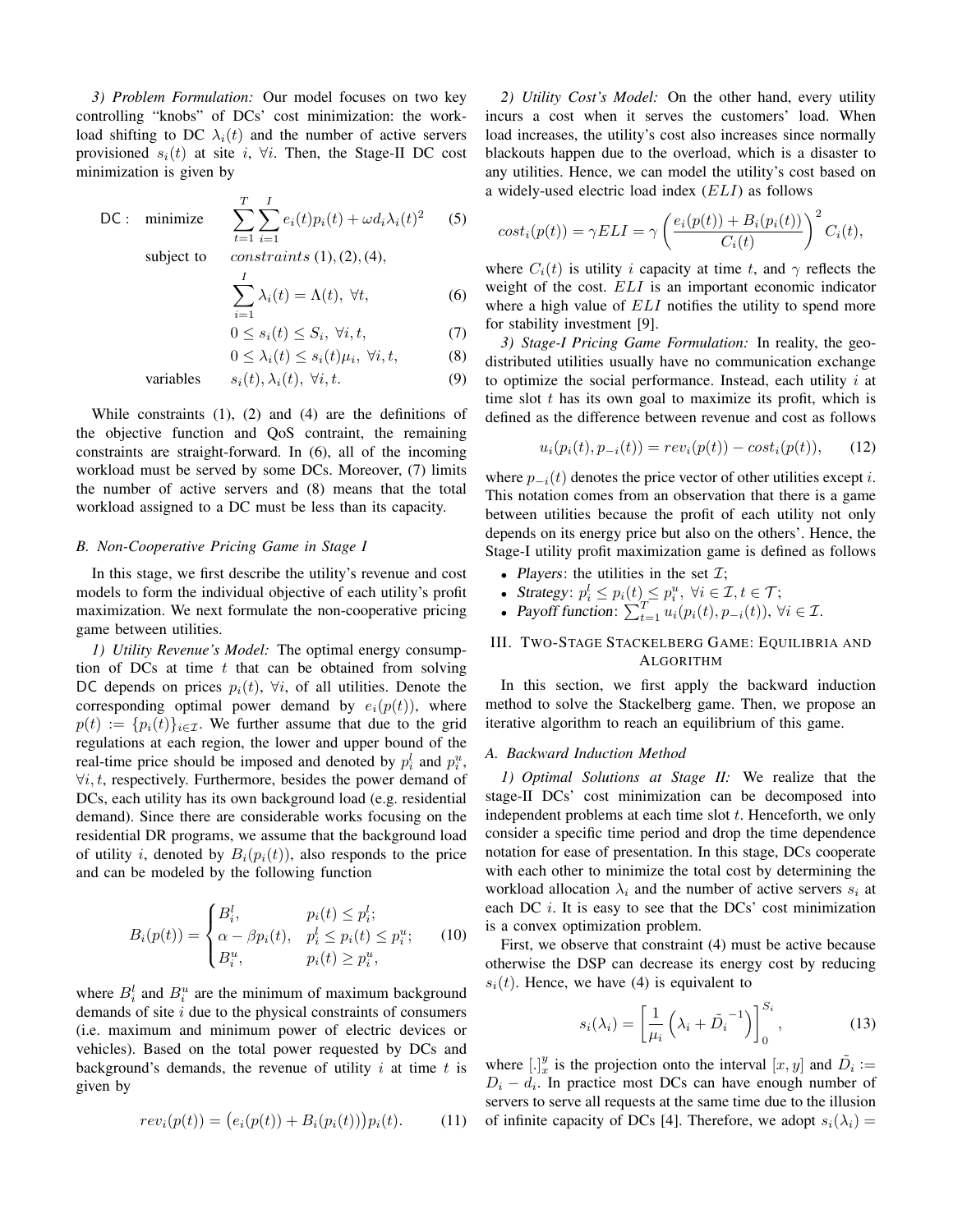$\frac{1}{\mu_i}\left(\lambda_i+\tilde{D_i}\right)$  $\binom{-1}{1}$  in the sequel. By substituting this  $s_i(\lambda_i)$  into the objective of DC, we have an equivalent problem  $DC'$  as follows

DC': 
$$
\min_{\lambda} \qquad \qquad \sum_{i=1}^{I} f_i(\lambda_i) \qquad (14)
$$

s.t. 
$$
\sum_{i=1}^{I} \lambda_i = \Lambda, \qquad (15)
$$

$$
\lambda_i \ge 0, \ \forall i,\tag{16}
$$

where  $f_i(\lambda_i) := \omega d_i \lambda_i^2 + p_i \left( a_i + \frac{b_i}{\mu_i} \right) \lambda_i + p_i \left( e_b + \frac{b_i \tilde{D_i}^{-1}}{\mu_i} \right)$  $\frac{{\tilde D_i}^{-1}}{\mu_i}\Big).$ It can be seen that  $DC'$  is a strictly convex problem, which has a unique solution. Since DSP likes to have  $\lambda_i > 0$ ,  $\forall i$ , in order to utilize all DCs resources, we characterize the unique solution of DC and a necessary condition to achieve this solution with the optimal  $\lambda_i^* > 0$ ,  $\forall i$ , as the following result.

Theorem 1. *Given a price vector* p*, we have the unique solutions of Stage-II* DC *problem as follows*

$$
\lambda_i^* = \frac{\nu^* - p_i A_i}{2\omega d_i} > 0,\tag{17}
$$

$$
s_i^* = \frac{1}{\mu_i} \left( \lambda_i^* + \tilde{D_i}^{-1} \right), \forall i,
$$
 (18)

*only if*

$$
\omega > \omega_{th}^1 := \left(\hat{d} \max_i \{p_i A_i\} - \sum_{i=1}^I p_i A_i / d_i\right) / 2\Lambda,\tag{19}
$$

*where*  $\hat{d} := \sum_{i=1}^{I} 1/d_i$ ,  $A_i := a_i + \frac{b_i}{\mu_i}$  and  $\nu^* =$  $\frac{1}{\hat{d}}$  $\left(2\omega\Lambda + \sum_{i=1}^{I} p_i A_i/d_i\right).$ 

We can consider condition (19) as a (lower bound) guideline for DSP to choose an appropriate weight factor  $\omega$  to ensure all DCs have positive requests.

*2) Nash Equilibrium at Stage I:* We continue to characterize the Nash equilibrium of the Stage-I game based on the Stage-II solutions. In the non-cooperative game, one of the most important questions is whether there exists a unique Nash equilibrium. In this Stage-I game, given all other utilities' strategies  $p_{-i}$ , a natural strategy of utility i is the best response strategy as follows

$$
\mathbf{BR}_{i}(p_{-i}) = \arg \max_{p_i^l \le p_i \le p_i^u} u_i(p_i, p_{-i}), \forall i. \tag{20}
$$

where  $u_i(p_i, p_{-i})$  =  $\left(e_i^*(p) + B_i(p_i)\right)p_i$  –  $\gamma C_i\left(\frac{e_i^*(p)+B_i(p_i)}{C_i}\right)$  $\left(\frac{e^{i\theta}h_{i}(p_{i})}{C_{i}}\right)^{2}$  and  $e_{i}^{*}(p)$  =  $(a_{i}\lambda_{i}^{*} + b_{i}s_{i}^{*}) + e_{i}^{b}$ . With  $\lambda_i^*$  and  $s_i^*$  obtained from Theorem 1,  $e_i^*(p)$  is equal to

$$
\frac{A_i^2 p_i}{2\omega d_i}(\frac{1}{\hat{d}d_i} - 1) + \frac{A_i}{2\omega \hat{d}d_i} \sum_{j \neq i} \frac{A_j p_j}{d_j} + \frac{A_i \Lambda}{\hat{d}d_i} + \frac{b_i}{\mu_i \tilde{D}_i} + e_i^b.
$$

When all utilities play best response strategies, a Nash equilibrium  $p^e$  is a profile that satisfy  $p_i^e = \mathbf{BR}_i(p_{-i}^e)$ ,  $\forall i$ , i.e. every utility's strategy is its best response to others' strategies. Then we have this result.

Theorem 2. *(Existence and Uniqueness) There exist a Nash equilibrium of the Stage-I game. Furthermore, if*

$$
\omega \ge \omega_{th}^2 := \max_i \left\{ \frac{A_i \sum_{j \ne i} A_j/d_j - A_i^2 \hat{d}(1 - 1/(d_i \hat{d}))}{2\beta \hat{d}d_i} \right\},\tag{21}
$$

*then starting from any initial point, the best response strategies converge to a unique Nash equilibrium* p <sup>e</sup> *of the Stage-I game.*

# *B. Distributed Algorithm*

We first describe the detailed operations of the proposed algorithm and provide its convergence performance. Next, we discuss about the practical implementation issue of the algorithm.

Algorithm 1 Demand Response of Data Center with Real-time Pricing

- 1: **initialize:** Set  $k = 0$ ,  $p_i^{(0)} = p_i^u$ ,  $\forall i$ , and  $\omega$  satisfies (21); 2: repeat
- 3: Utility *i* broadcasts its  $p_i^{(k)}$  to all customers,  $\forall i$ ;
- 4: The front-end server collects  $p^{(k)}$  from all DCs, updates  $e_i^*(p)^{(k)}$  and send it back to DC *i*,  $\forall i$ ;
- 5: Each DC *i* reports its  $e_i^*(p)^{(k)}$  to the local utility;
- 6: Utility  $i$  receives the demand responses from the local DC  $e_i^*(p)^{(k)}$  and background users  $B_i(p)^{(k)}$ , then solves  $p_i^{(k+1)} = \mathbf{BR}_i(p_{-i}(k)), \ \forall i;$ 7: **until**  $|p^{(k+1)} - p^{(k)}| < \epsilon$ .

*1) Proposed Algorithm's Operations and Convergence:* We continue proposing a distributed algorithm, shown in Algorithm 1 (Alg. 1), that can achieve the Nash equilibrium. We assume that Alg. 1 operates at the beginning of each pricing update period (i.e. one hour) and the algorithm runs for many iterations (communication rounds with a parameter  $k$ ) until it converges to a price setting equilibrium. Here, based on the total incoming workload, the front-end server of the DSP first collects all prices from its local DCs and calculate the optimal energy consumption (line 4). After that the frontend server will feedback these energy consumption data to its local DCs, which then forwards its own information to the local utility (line 5). Each utility solves its own profit maximization problem to find an optimal price, then broadcasts this price to its local DCs and background customers (line 6). The process repeats until the game reach the Nash equilibrium as the prices converge (line 7). At this state the price setting is finalized and applied to the whole time slot  $t$ . We can see that Alg. 1 converge to a unique Nash equilibrium of Stage-I game according to the best response strategies by Theorem 2.

*2) Practical Issues and Implementation Discussion:* First, we assume the DSP deploys a front-end server to distribute the incoming workload to DCs. This can be done by using various practical solutions such as incorporating the authoritative DNS servers (which is used by Akamai) or HTTP ingress proxies (which is used by Google and Yahoo) into the front-end servers. Furthermore, in reality there is only a sub-set of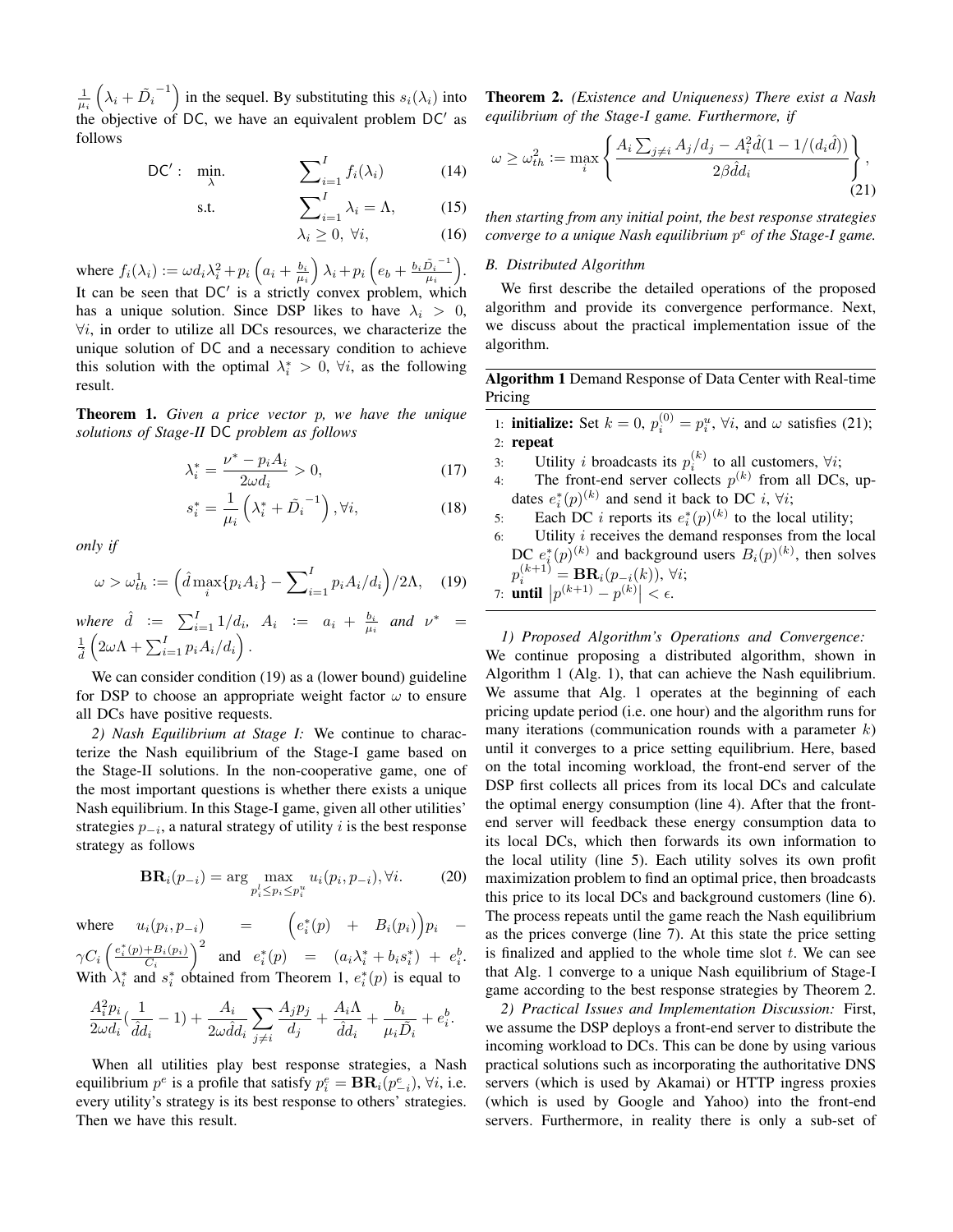

Fig. 1. The request rate from FIU (top) and batch job power from Google (bottom).

TABLE I AVERAGE OPTIMAL PRICES COMPARISONS WITH  $\gamma$  EFFECT

| <b>Sites</b>   | <b>FIU</b>      |            |              |              |
|----------------|-----------------|------------|--------------|--------------|
|                | <b>Baseline</b> | Alg. $1$   | Alg. $1$     | Alg. $1$     |
|                |                 | $\gamma=1$ | $\gamma = 4$ | $\gamma = 8$ |
|                | 42.08           | 19.22      | 19.71        | 20.33        |
| $\overline{c}$ | 87.82           | 35.76      | 36.77        | 38.03        |
| 3              | 60.69           | 27.56      | 28.32        | 29.28        |
| 4              | 33.17           | 15.29      | 15.62        | 16.04        |
| 5              | 29.75           | 14.10      | 14.37        | 14.72        |
| 6              | 35.43           | 16.32      | 16.70        | 17.18        |

DCs to which a workload type can be routed to due to the availability resource constraint of each DC. This issue can be easily addressed by incorporating more constraint into our model such as [10], and in practice we can implement it by classifying the workload types at front-end server before routing. Second, we assume that DCs communicate with its front-end server by choosing one of the egress links of its Internet Service Provider (ISP). Specifically, the total time of one iteration consists of the transmission time and computational time. While the transmission time from utilities to DCs (and vice versa) is from 1 to 10 ms over a broadband speed of 100 Mbps, it is from 50 to to 100 ms for a one-way communication between DCs and the front-end servers over a current ISP's path. The computational time depends on the processing power of the front-end server and smart meters on calculating (20), which is low-complexity problem and can be in the time-scale of microsecond [11]. Based on our simulation results, the equilibrium can be reached in less than 5 iterations, which means that the total time of Alg. 1 can be approximately one second for each one-hour time slot.

#### IV. TRACE-BASED SIMULATIONS

In this section, we conduct trace-based simulations to validate our analysis and evaluate the performance of Alg. 1. First, we present the simulation setups. Next, we describe the baseline pricing methods for comparison. Finally, we show the results and analyze the performance comparison.

*A. Setups*



Fig. 2. Optimal prices at six locations.



Fig. 3. Effect of  $\gamma$  to average DCs' cost and utilities' profit.

*1) DCs:* We consider six geo-distributed DCs where their PUEs are set to 1.5. The homogeneous servers of six DCs have peak power of 200 W and idle power of 100 W, and the service rate of each server is chosen uniformly between 1.1 and 1.2. We set  $\omega$  to 1 to satisfy (19) with  $d_i$  is proportional to the distance from front-end server and  $D_i$  is chosen uniformly between 100 and 300 ms,  $\forall i$ . There are two realistic traces that we use for the simulation. The first trace is the incoming workload at the front-end server, which is scaled respectively to service rates and shown in Fig. 1. This data is profiled from January 1 to June 30, 2012, at the Florida International University (FIU) [5]. The second trace is the power demand of delay-tolerant batch jobs  $e_b(t)$  of Google by recent study [12]. The workload series and batch job power demand spans over 30 days and each point of series is a one-hour period.

*2) Utilities:* Since lacking the public information of local utilities, we assume that at each time slot all utilities have the capacities  $C_i(t)$  uniformly distributed in the range of 25 and 30 MW, which is a standard measure for a medium-size utility. The lower and upper bounds of the real-time price,  $p_i^l$  and  $p_i^u$ , are set to 1 and 300 (\$/MWh), respectively. The utility cost parameter  $\gamma$  is set to 1 unless otherwise stated.

Regarding to the residential power demand  $B(p)$ ,  $\alpha$  and  $\beta$ parameters are chosen uniformly in the range of [25, 30] and  $[0.25, 0.30]$ , respectively.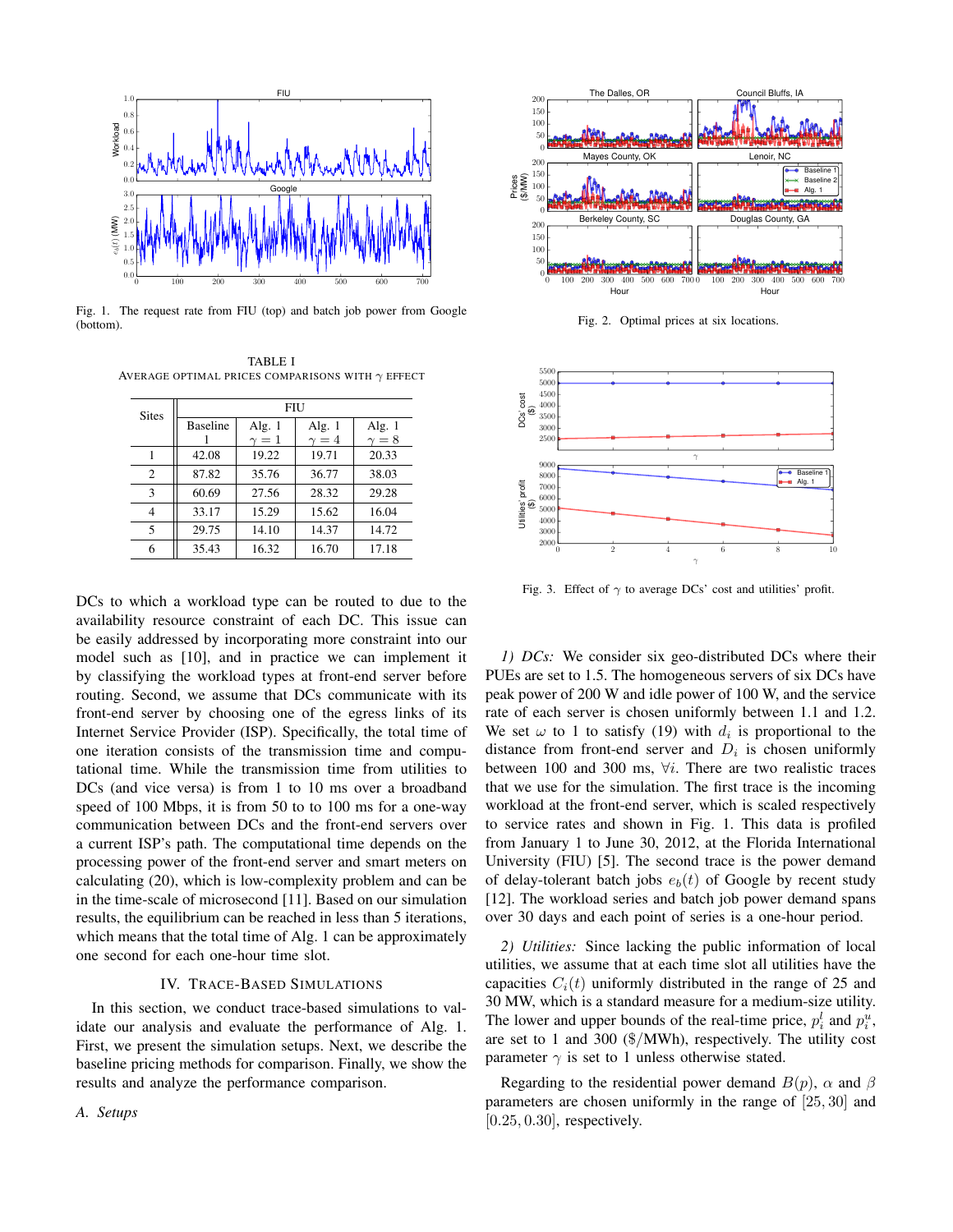

# *B. Baseline Pricing Schemes for Comparison*

We consider two baseline pricing schemes for the simulation comparison as follows.

*1) Baseline 1:* The first baseline is based on the proposed dynamic pricing scheme of  $[8]$ . At each utility i, this pricing scheme can be briefly described as follows

$$
p_i(t+1) = \delta(PD_i(t) - PS_i(t)) + p_i(t), \tag{22}
$$

where  $PD_i$  and  $PS_i$  are the power demand and supply of utility *i* at time *t*. We set  $\delta$  to 0.5 in all simulation scenarios.

*2) Baseline 2:* The second baseline is based on the Google's contract with their local utilities. According to the empirical study in [13], there are six Google's DCs powered by their local utilites at the following locations: The Dalles, OR; Council Bluffs, IA; Mayes County, OK; Lenoir, NC; Berkeley County, SC and Douglas County, GA. In these locations, Google's DCs are infered to have longterm contracts with their local utilities as the following fixed rates [32.57, 42.73, 36.41, 40.68, 44.44, 39.97] \$/MWh, respectively. We use this baseline mainly for PAR comparisons since it is not fair to compare static prices versus dymamic prices in terms of cost or profit.

# *C. Results*

We first show the optimal prices by Alg. 1 to compare with other baseline schemes. Then we compare the total DCs' cost and utilities' profit. Finally, we compare the PAR performance of three schemes.

*1) Optimal solutions:* We first provide a sample-path optimal prices of three schemes at six locations in Fig. 2 corresponding to two workload traces. Since Baseline 1 and Alg. 1 employ dynamic pricing mechanisms, we can observe that the utilities' prices of these two schemes vary according to the workload pattern. We also observe the effect of migration cost to the optimal prices in this figure. Since the nearest DCs to the front-end server are sites 2 and 3, Fig. 2 shows that all dynamic pricing schemes set high prices at these sites compared with the other sites. Furthermore, we also investigate the effect  $\gamma$  in Stage I since our simulation shows that the average prices of Alg. 1 are not affected by  $\omega$ . Table I shows that if we increase  $\gamma$ , then the Alg 1's optimal prices also increase since the higher the weight utilities' ELI cost factor is, the more conservative utilities are in terms of reliability by raising the prices. We also see that Baseline 1 always overprices Alg. 1.

*2) Total DCs' cost and utilities' profit:* We also evaluate the effect of parameter  $\gamma$  to average DCs' cost and utilities' profit in Fig. 3. First, we can see that Baseline 1 with higher prices has higher DCs' cost and utilities' profit than those of Alg. 1. Therefore, Alg. 1 can give more incentives to encourage the DCs to join the DR program. Second, we can see that when  $\gamma$  increases, the utilities' profit of both schemes decrease due the cost in (12). With Alg. 1, we see that small  $\gamma$  is favorable because it can provide low DCs' cost and high utilities profit.

*3) PAR:* The final factor that we examine is PAR, which is one of the most important metrics to measure the effectiveness of designs for smart grid since the fluctuation of energy consumption between peak and off-peak hours indicate power grid's reliability and robustness. Reducing PAR is the ultimate goal of any DR program designs, so is our proposed Alg. 1. Fig 4 compares the PAR of three schemes with different  $\gamma$ . The most important observation is that the PAR's performance of Alg. 1 outperforms those of other schemes over time and space significantly.

# V. CONCLUSION AND FUTURE WORK

We study the DR of geo-distributed DCs using smart grid. We first formulate this DR program into a two-stage Stackelberg game to model the interactions between utilities and DCs. Specifically, in this game the role of each utility is setting a price to maximize its profit, while the DCs minimize its cost. We then characterize the existence of a Stackelberg equilibrium of this game where all utilities agree on a stable price setting without deviation intention. We next develop an iterative and distributed algorithm to reach one equilibrium point. We validate and our proposal's effectiveness with the simulation results based on realistic traces.

# **ACKNOWLEDGMENT**

This research was funded by the MSIP (Ministry of Science, ICT and Future Planning), Korea in the ICT R&D Program 2014.

We sincerely thank Cheng Wang for providing the useful traced data.